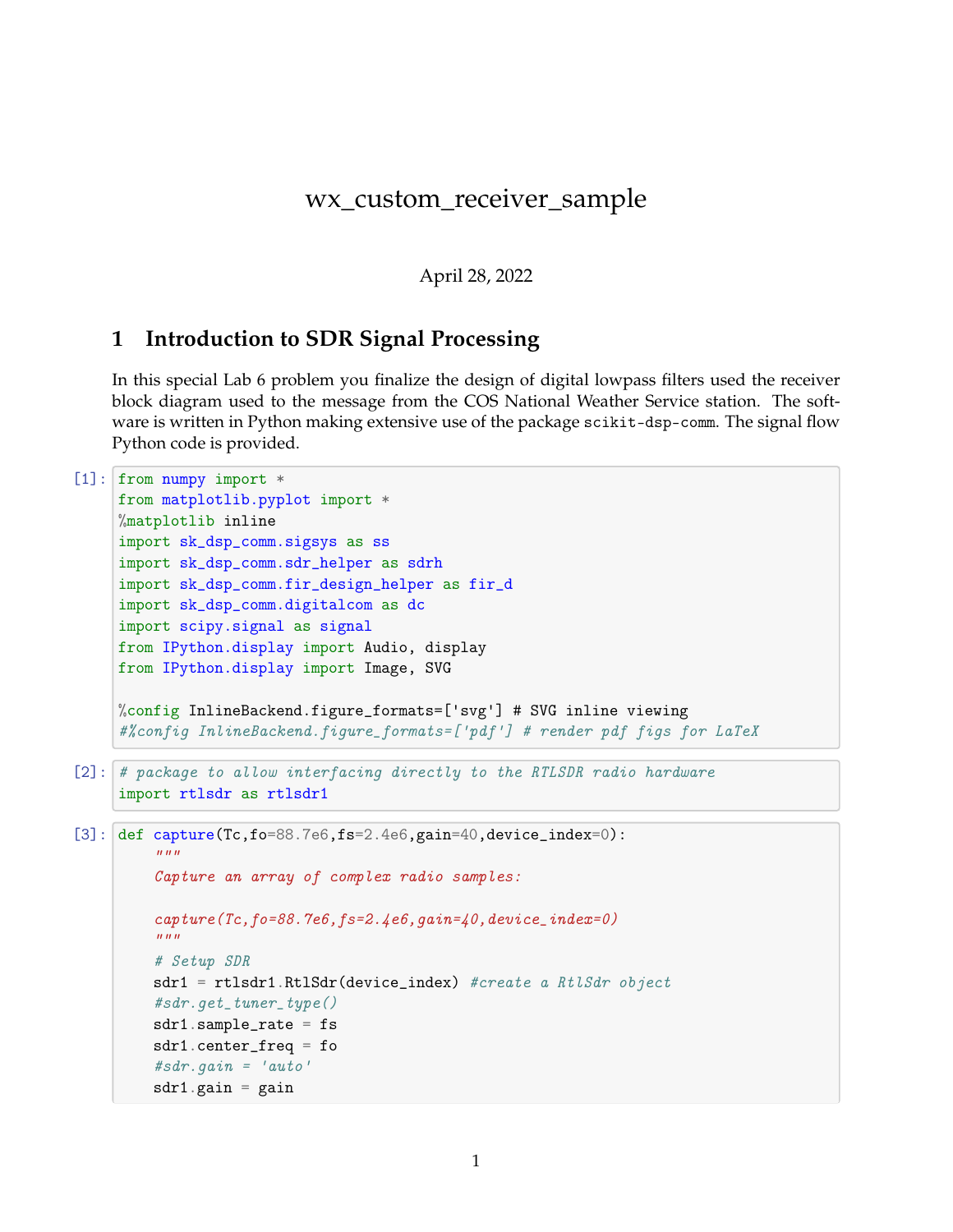```
# Capture samples
Nc = np<u>.</u>ceil(Tc*fs)x = sdr1.read_samples(Nc)sdr1.close()
return x
```
## **1.1 A Custom Weather Channel Receiver**



Complex signal processing through the discriminator

## **NBFM Receiver System Block Diagram**

The signal flow makes use of *multirate* signal processing techniques, in particular *decimation*. From your understanding of sampling theory aliasing can be avoided so long as the sampling rate is greater than twice the highest frequency in the signal being sampled. When you lowpass filter a signal that is already in the discrete time domain, the bandwidth reduction may mean that the effective sampling is greater than needed. The downsamping block (arrow pointing down followed by an integer factor) means keep every *M*th sample and discard the rest. The combination of the lowpass filter follwed by the downsampler forms a decimator. As described here, decimation by *M*. If the input sampling rate is *f<sup>s</sup>* the output sampling rate becomes *fs*/*M*.

## **1.1.1 Make a Live Signal Capture**

Here we capture the National Weather Service (NWS) weather broadcast for COS at 162.475 MHz.

- We choose to sample the RF spectrum using the RTLSDR at 2.4 Msps
- We wish to demodulate the narrowband FM signal using a complex baseband discriminator,  $x\_disc = sdrh.discrim(z)$ , operating at 48 ksps
- Two stages of lowpass filtering and decimation are to be implemented
- For lowpass filtering we use FIR digital filters design using b\_coeff = sk\_dsp\_comm.fir\_design\_helper.fir\_remez\_lpf(f\_pass,f\_stop,Ap\_dB,As\_dB,fs)
- For decimation we use  $x\_dn = sk\_dsp\_comm.sigsys.downsample(x, M)$
- Two stages of decimation ease the processing burden and give flexibility
	- **–** Starting at 2.4 Msps allows the low 8-bit resolution to increase as a result of the filtering and down sampling action
	- **–** Try to design the filters to have length no more than 200 coefficients each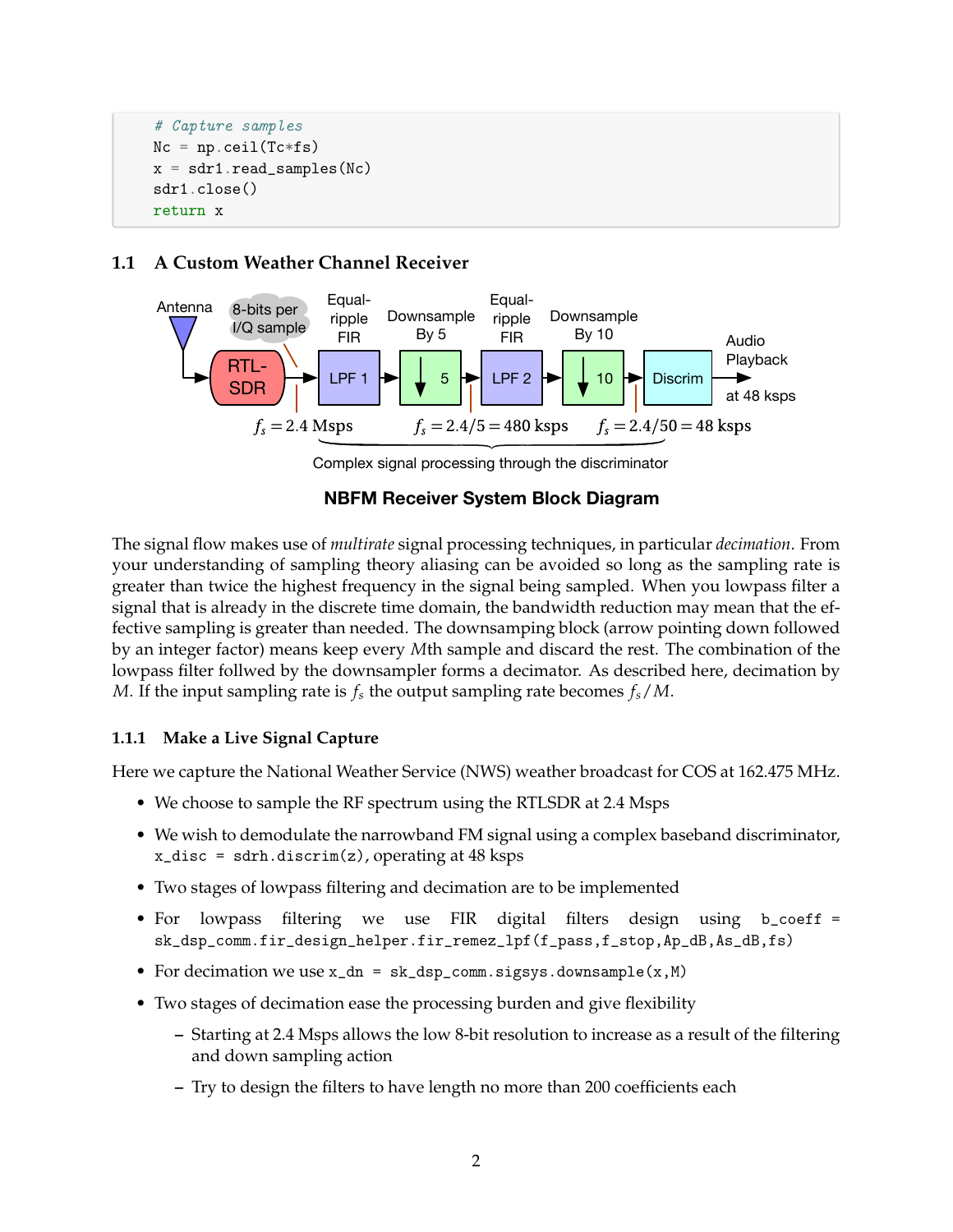```
[8]: Tc = 10 # capture time
     # Tc, fo=88700000.0, fs=2400000.0, gain=40, device_index=0
    x_wx = capture(Tc, fo=162475000.0, fs=2400000.0, gain=40)
```

```
Found Rafael Micro R820T tuner
[R82XX] PLL not locked!
```
## **Save a Backup Copy of the Capture**

 $[27]$ : sdrh.complex2wav('wx\_IQ\_capture.wav',2400000,x\_wx)

Saved as binary wav file with  $(I,Q) \leq >(L,R)$ 

#### **Restore the Backup Copy of the Capture**

```
[28]: fs_IQ, x_wx_bak = sdrh.wav2complex('wx_IQ_capture.wav')
```
#### **Check the Received Signal PSD**

```
[32]: P_x_wx, f_in = ssmy_psd(x_wx, 2**14, 2400);
      plot(f_in,10*log10(P_x_wx))
      xlim(-80,80);
      title(r'Received Complex Baseband PSD')
      ylabel(r'PSD (dB)')
      xlabel('Frequency (kHz)');
      grid();
```
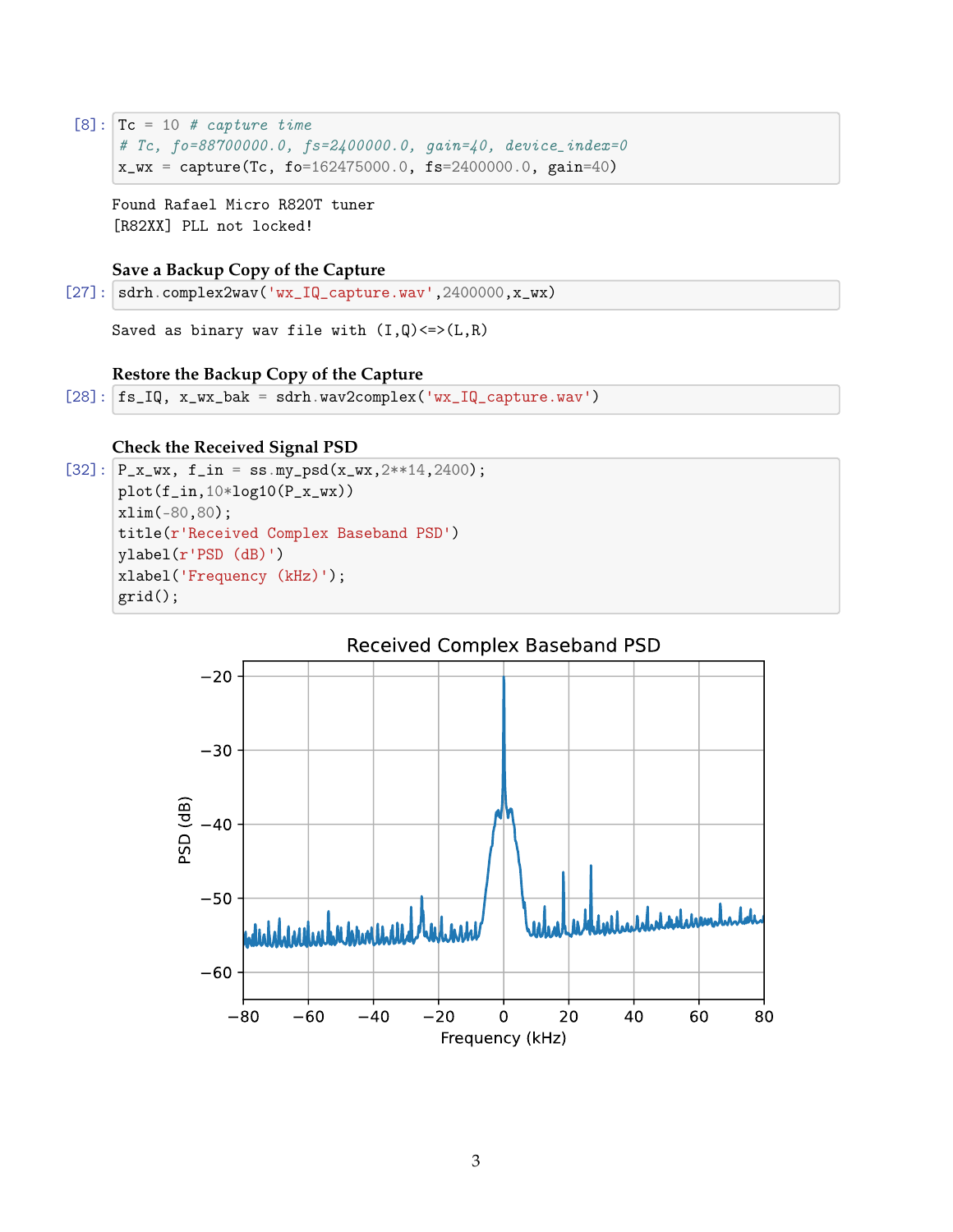#### **Design the Lowpass Filters**

```
[10]: f_LPF1_pass = \overline{??} # kHz; with fs 2400 kHz choose well below 1200 kHz
      f_LPF1_stop = \frac{??}{??} # kHz; choose above the passband but again well below 1200 kHz
      b1 = fir_d.fir_remez_lpf(f_LPF1_pass,f_LPF1_stop,0.1,60,2400) # lowpass at 2.4
       \rightarrowMsps
      f_LPF2_pass = \overline{?} # kHz; about the narrowband FM lowpass bandwidth (~5 kHz)
      f LPF2_stop = \overline{?} # kHz; choose above the passband control noise input to discrim.
      b2 = fir_d.fir_remez_lpf(f_LPF2_pass,f_LPF2_stop,0.1,60,480) # lowpass at 480<sub>U</sub>\rightarrowksps
      (len(b1),len(b2)) # keep lengths under 200
```
[10]: (125, 125)

**Plot the Filter Magnitude Responses**

```
[ ]: [ir_d.freqz_resp_list([b1],[1],'dB',2400,4096,fsize=(6,2)) # At fs = 2.400 Msps
     ylim([-70,1])
     # xlim([0,500])
     title(r'First Lowpass: %d Coefficients' % len(b1))
     xlabel(r'Frequency (kHz)')
     grid();
```

```
[ ]: \text{fir}_d.\text{freqz\_resp\_list}([b2], [1], 'dB', 480, \text{fsize}=(6,2)) # At fs = 480 ksps
     ylim([-70,1])
     title(r'Second Lowpass: %d Coefficients' % len(b2))
     xlabel(r'Frequency (kHz)')
     grid();
```
**1.1.2 Implement the Block Diagram in a Sequential Signal Flow**

```
[13]: x_wx1 = signalu1 filter(b1,1,x_wx) # lowpass filter 1
      x_wx1d = ss.downsample(x_wx1,5) # to get to 480 ksps# center the signal at DC if needed
      f\_lo = 0 # Hzx_wx1dc = x_wx1d * exp(1j*2*pi*f_lo/480e3*arg(elen(x_wx1d))) # freq. shiftx_{wx2} = signal.lfilter(b1,1,x_{wx1dc}) # lowpass filter 2
      x_wx2d = ss.downsample(x_wx2,10) # to get to 480 ksysx_wx_disc = sdrh.discrim(x_wx2d)
```
**Check to See if the Signal Is Centered Near DC** At the input to the discriminator function, sdrh.discrim() check to see that the spectrum is properly centered. Use the variable f\_lo to complex frequency shift the signal up or down in frequency. The sample capture here was made using a higher performance RTLSDR which has higher quality local oscillator.

```
[14]: Px_wx1dc, f_wx1dc = ss.my_psd(x_wx1dc,2**14,480);
      plot(f_wx1dc,10*log10(Px_wx1dc))
      plot([-5,-5], [-80,-10], 'r--') # plot band edge lines
```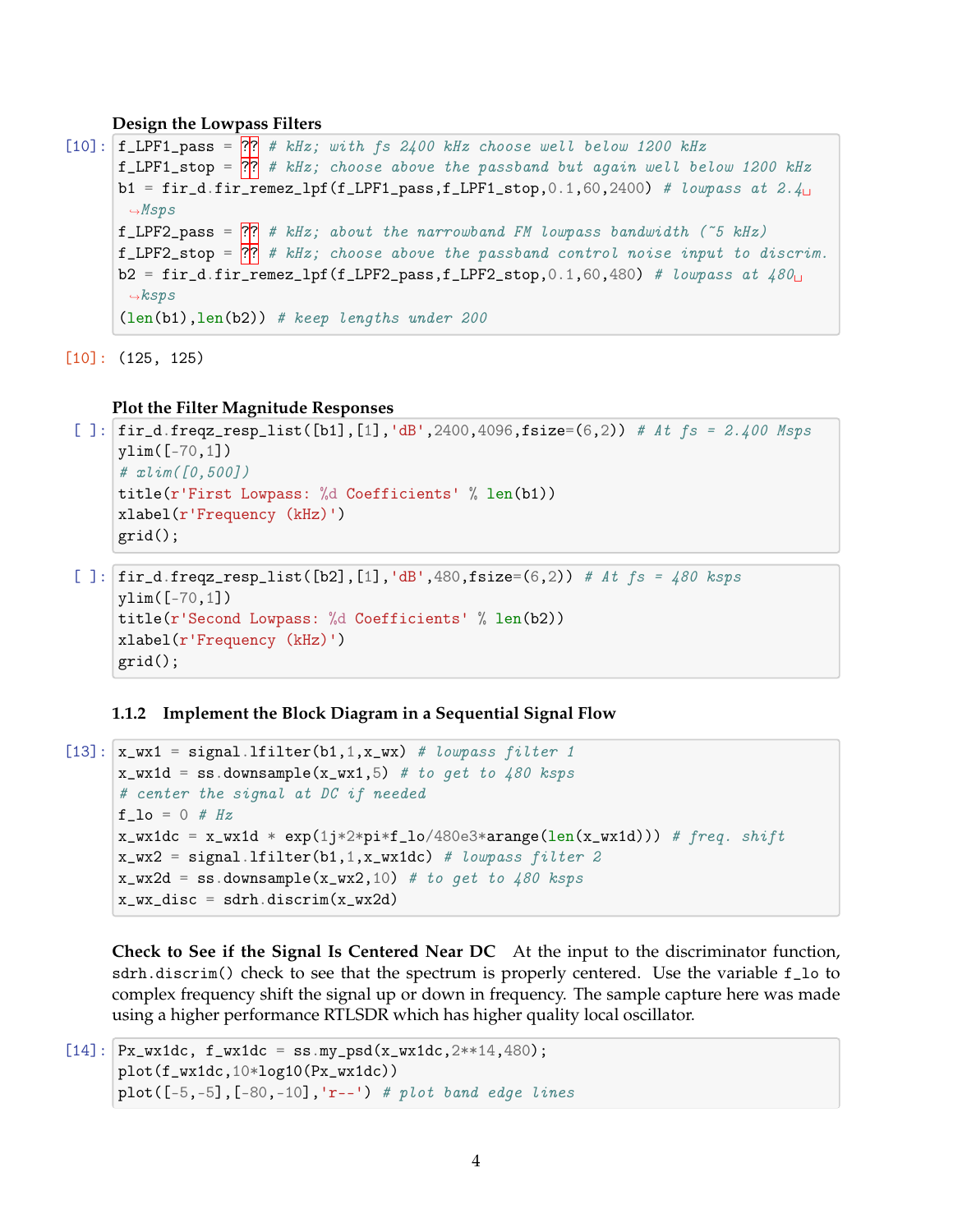```
plot([5,5],[-80,-10],'r--')
ylim([-80,-10])
xlim([-20,20]);
title(r'Center Signal Spectrum Near DC')
ylabel(r'PSD (dB)')
xlabel('Frequency (kHz)')
grid();
```


**Listen to the Recovered Message Signal** Turn in a \*.wav file with the Lab 6 report that I can listen to when grading your report.

```
[34]: \DeltaAudio(x_wx_disc/max(abs(x_wx_disc)),rate=48000)
```
 $\triangleright$  0:01 / 0:10  $\blacksquare$ ♦

```
Display a Spectrogram of the Recovered Message to Verify Speech is Present
```

```
[25]: specgram(x_wx_disc/max(abs(x_wx_disc)),NFFT=512,Fs=48000);
      ylim(0,5000)
      title(r'Spectrogram of Speech')
      ylabel(r'Frequency (Hz)')
      xlabel(r'Time (s)')
```